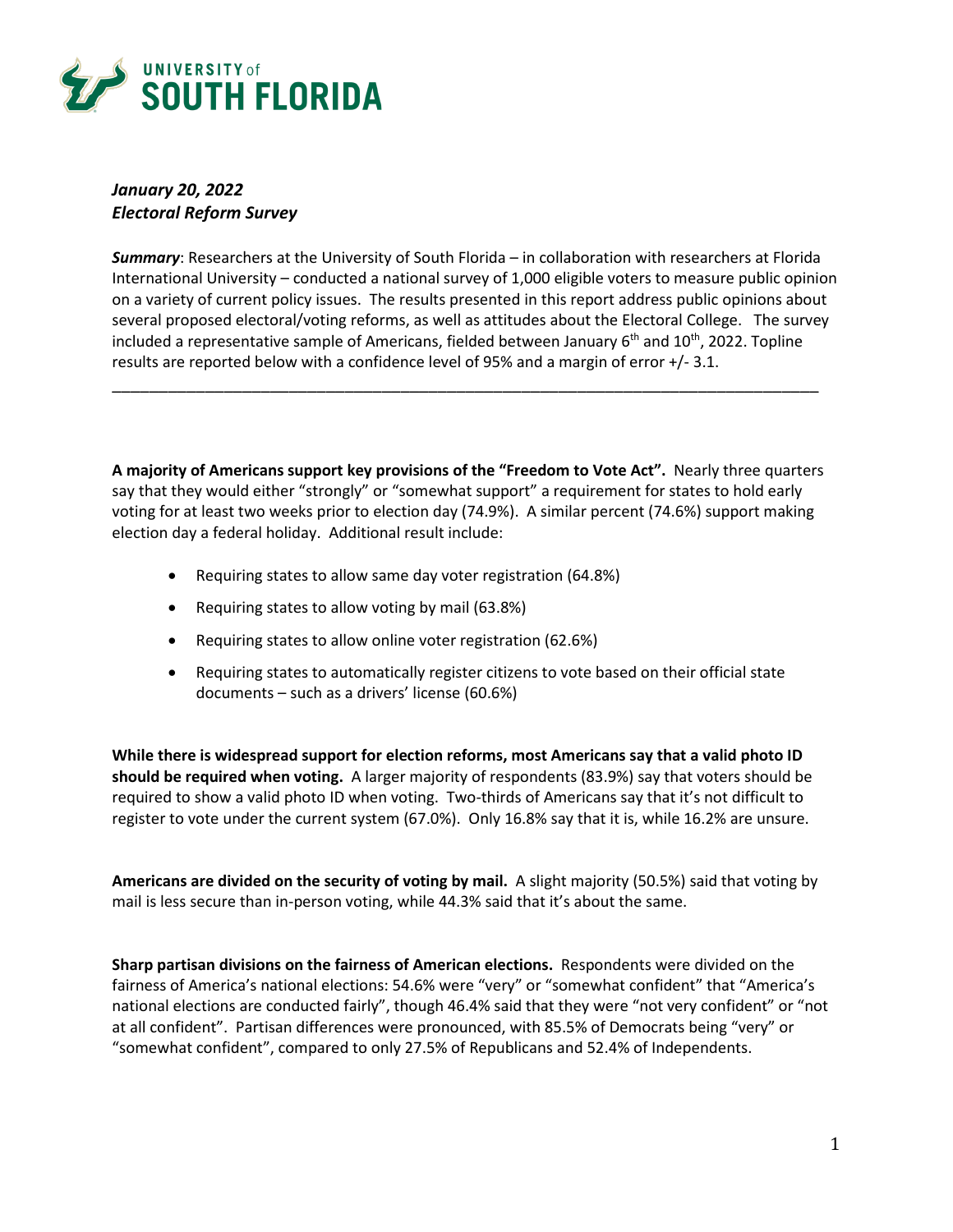

**A small majority of Americans would favor a change to a national popular vote when electing the President, but they are divided on the electoral implications of such a switch.** A slim majority of 52.6% say that they would favor a change to the national popular vote (over the current Electoral College system). A majority (69.8%) feel that this would significantly change the outcome of Americans elections.

#### **Overall opinions about the current Electoral College system are split:**

- 40.4% say that the Electoral College ensures the representation of diverse interests
- 43.9% say that the Electoral College forces candidates to run "national" campaigns
- 49.5% say that the Electoral College protects the interests of small states
- 17.5% say that the Electoral College unfairly favors Democratic candidates
- 20.4% say that the Electoral College unfairly favors Republican candidates

**(See pages below for full tabular results)**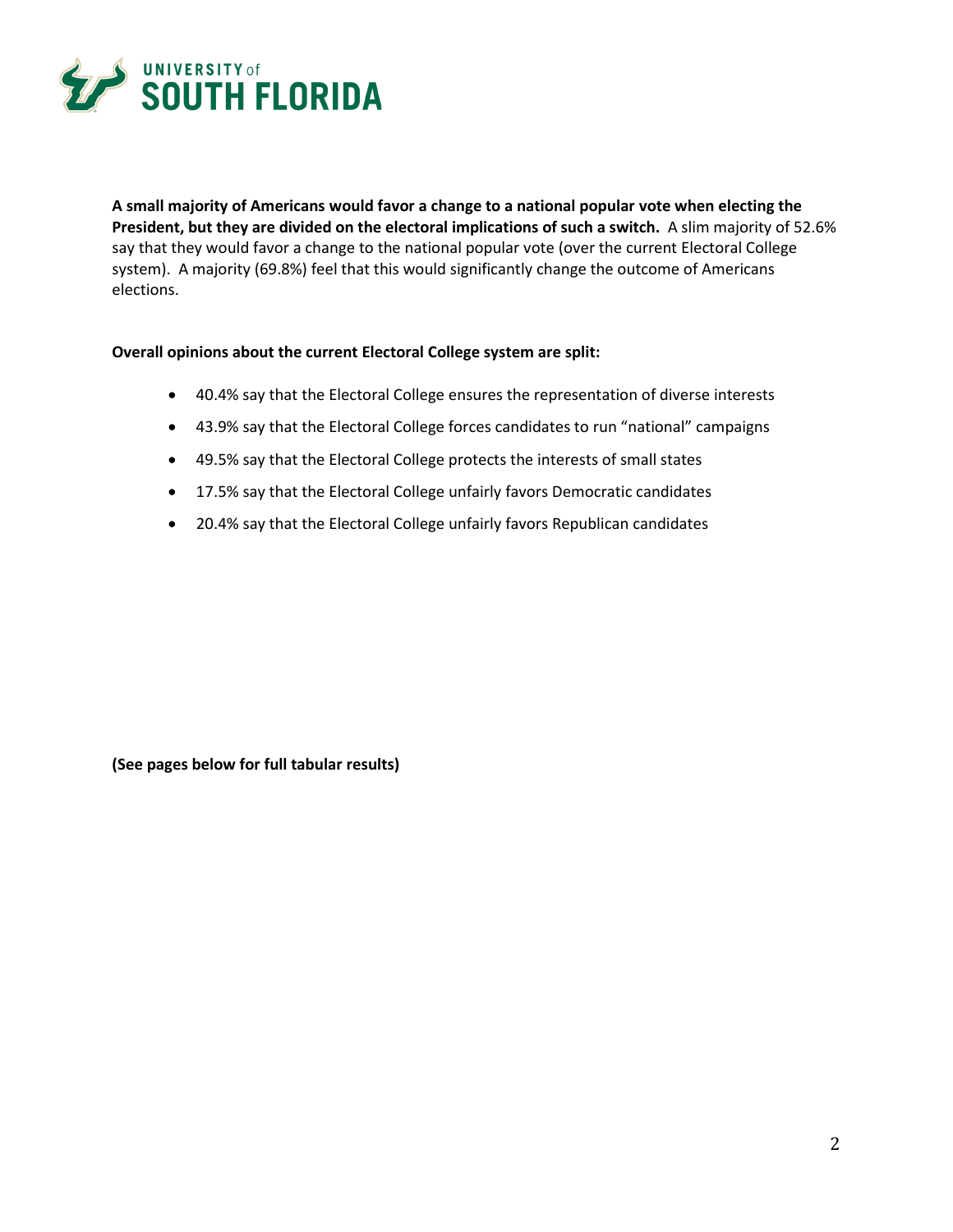

## **Summary of Responses**

*Thinking about voting and elections, would you support the federal government taking each of the following steps? Requiring states to allow same day voter registration (i.e. allowing individuals to register to vote when they arrive at the polls).*

|                         | <b>Frequency</b> | Percentage |
|-------------------------|------------------|------------|
| <b>Strongly Support</b> | 301              | 30.1       |
| Somewhat Support        | 347              | 34.7       |
| Somewhat Oppose         | 184              | 18.4       |
| <b>Strongly Oppose</b>  | 168              | 16.8       |

*N=1,000 (Strongly/Somewhat Support: Democrats = 78.2%; Independents = 64.4%; Republicans = 45.2%)*

*Thinking about voting and elections, would you support the federal government taking each of the following steps? Requiring states to hold early voting for at least two weeks prior to election day.*

|                         | <b>Frequency</b> | Percentage |
|-------------------------|------------------|------------|
| <b>Strongly Support</b> | 366              | 36.6       |
| Somewhat Support        | 383              | 38.3       |
| Somewhat Oppose         | 158              | 15.8       |
| <b>Strongly Oppose</b>  | 93               | 9.3        |

*N=1,000 (Strongly/Somewhat Support: Democrats = 87.5%; Independents = 74.7%; Republicans = 61.7%)*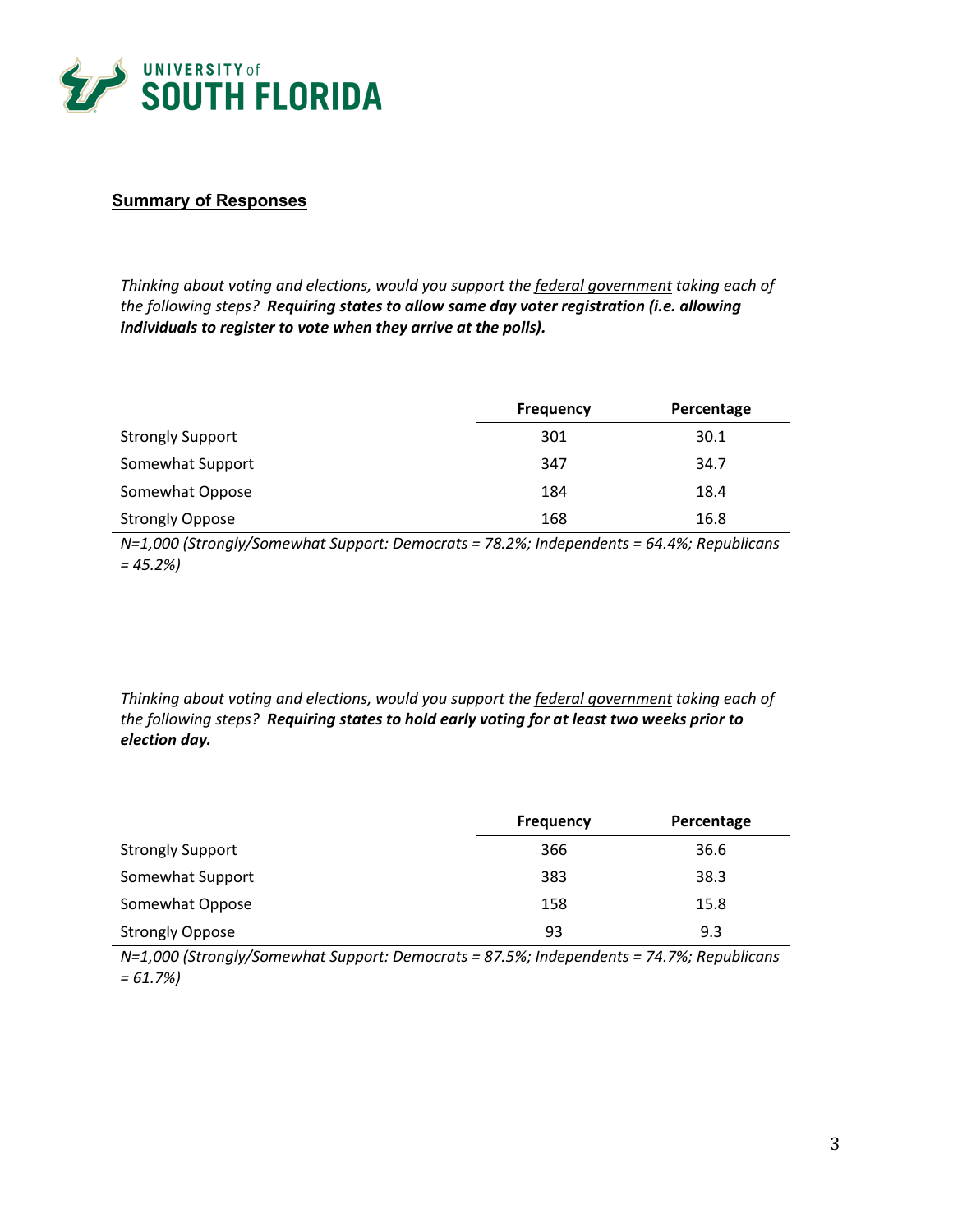

*Thinking about voting and elections, would you support the federal government taking each of the following steps? Making election day a federal holiday.*

|                         | <b>Frequency</b> | Percentage |
|-------------------------|------------------|------------|
| <b>Strongly Support</b> | 425              | 42.5       |
| Somewhat Support        | 321              | 32.1       |
| Somewhat Oppose         | 166              | 16.6       |
| <b>Strongly Oppose</b>  | 88               | 8.8        |

*N=1,000 (Strongly/Somewhat Support: Democrats = 85.8%; Independents = 75.6%; Republicans = 63.2%)*

*Thinking about voting and elections, would you support the federal government taking each of the following steps? Requiring states to allow voting by mail.*

|                         | <b>Frequency</b> | Percentage |
|-------------------------|------------------|------------|
| <b>Strongly Support</b> | 401              | 40.1       |
| Somewhat Support        | 237              | 23.7       |
| Somewhat Oppose         | 179              | 17.9       |
| <b>Strongly Oppose</b>  | 183              | 18.3       |

*N=1,000 (Strongly/Somewhat Support: Democrats = 89.1%; Independents = 63.5%; Republicans = 39.5%)*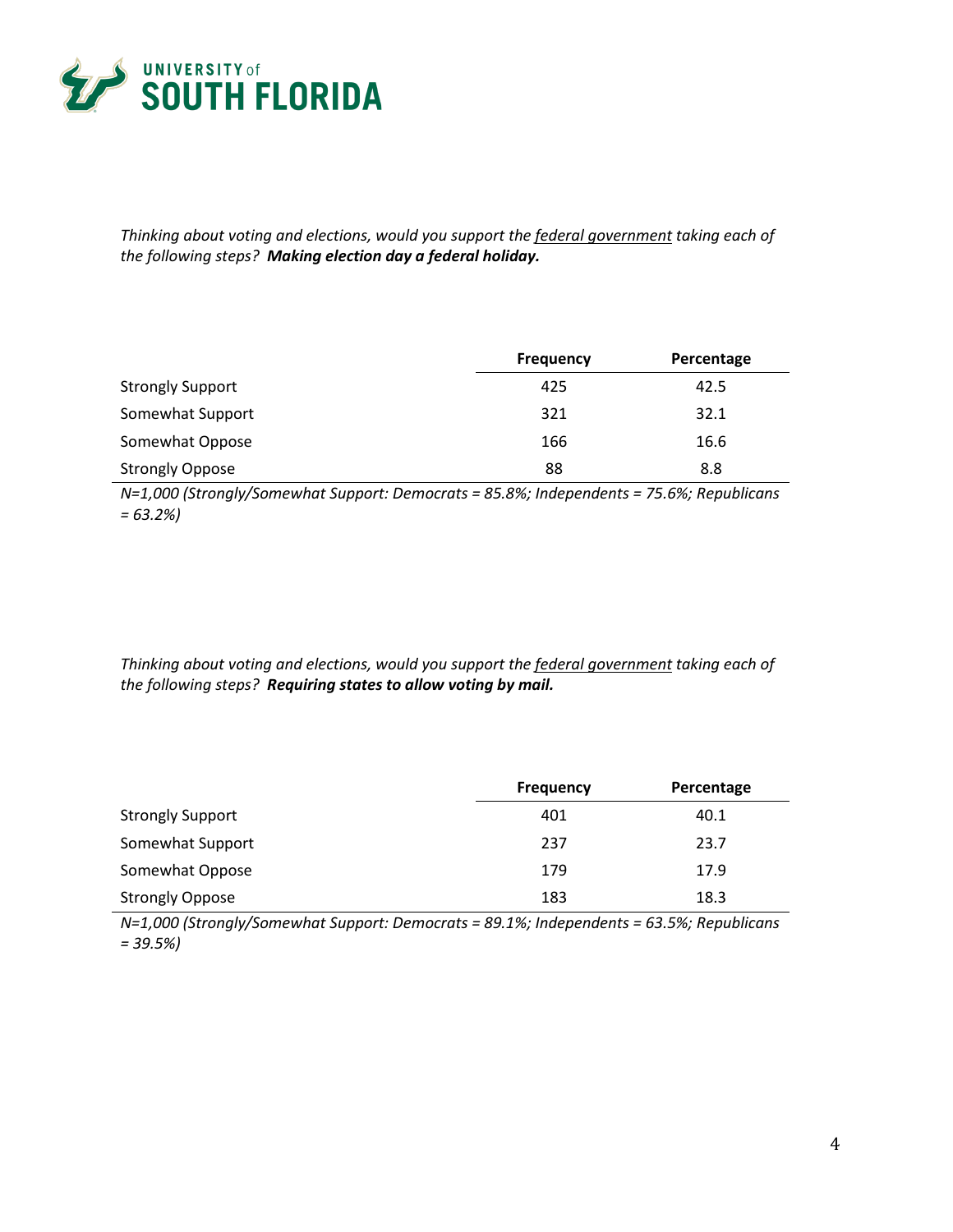

*Thinking about voting and elections, would you support the federal government taking each of the following steps? Requiring states to allow online voter registration.*

|                         | <b>Frequency</b> | Percentage |
|-------------------------|------------------|------------|
| <b>Strongly Support</b> | 343              | 34.3       |
| Somewhat Support        | 283              | 28.3       |
| Somewhat Oppose         | 196              | 19.6       |
| <b>Strongly Oppose</b>  | 178              | 17.8       |

*N=1,000 (Strongly/Somewhat Support: Democrats = 81.2%; Independents = 63.3%; Republicans = 42.9%)*

*Thinking about voting and elections, would you support the federal government taking each of the following steps? Requiring states to automatically register citizens to vote based on their official state documents (such as drivers' license).*

|                         | <b>Frequency</b> | Percentage |
|-------------------------|------------------|------------|
| <b>Strongly Support</b> | 304              | 30.4       |
| Somewhat Support        | 302              | 30.2       |
| Somewhat Oppose         | 208              | 20.8       |
| <b>Strongly Oppose</b>  | 186              | 18.6       |

*N=1,000 (Strongly/Somewhat Support: Democrats = 78.2%; Independents = 58.5%; Republicans = 47.9%)*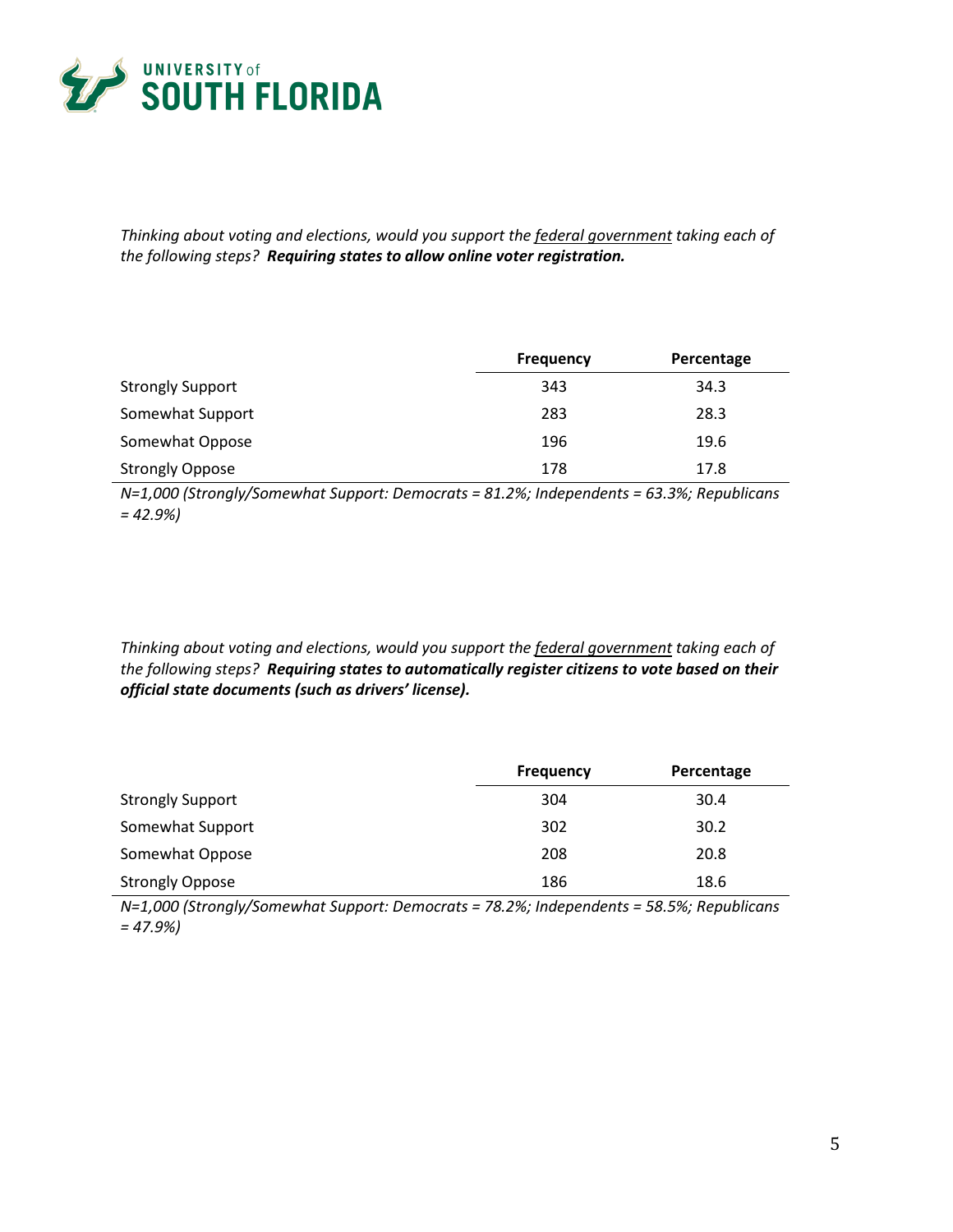

*In your opinion, should electoral reforms be made primarily by the federal government, or should they be left to the individual states?*

|                           | <b>Frequency</b> | Percentage |
|---------------------------|------------------|------------|
| By the federal government | 414              | 41.4       |
| By individual states      | 307              | 30.7       |
| Unsure                    | 279              | 27.9       |

*N=1,000 (By the federal government: Democrats = 58.1%; Independents = 37.4%; Republicans = 32.2%)*

#### *How confident are you that America's national elections are conducted fairly?*

|                      | <b>Frequency</b> | Percentage |
|----------------------|------------------|------------|
| Very Confident       | 223              | 22.3       |
| Somewhat Confident   | 323              | 32.3       |
| Not Very Confident   | 286              | 29.6       |
| Not at All Confident | 168              | 16.8       |

*N=1,000 (Very/Somewhat Confident: Democrats = 85.5%; Independents = 52.4%; Republicans = 27.5%)*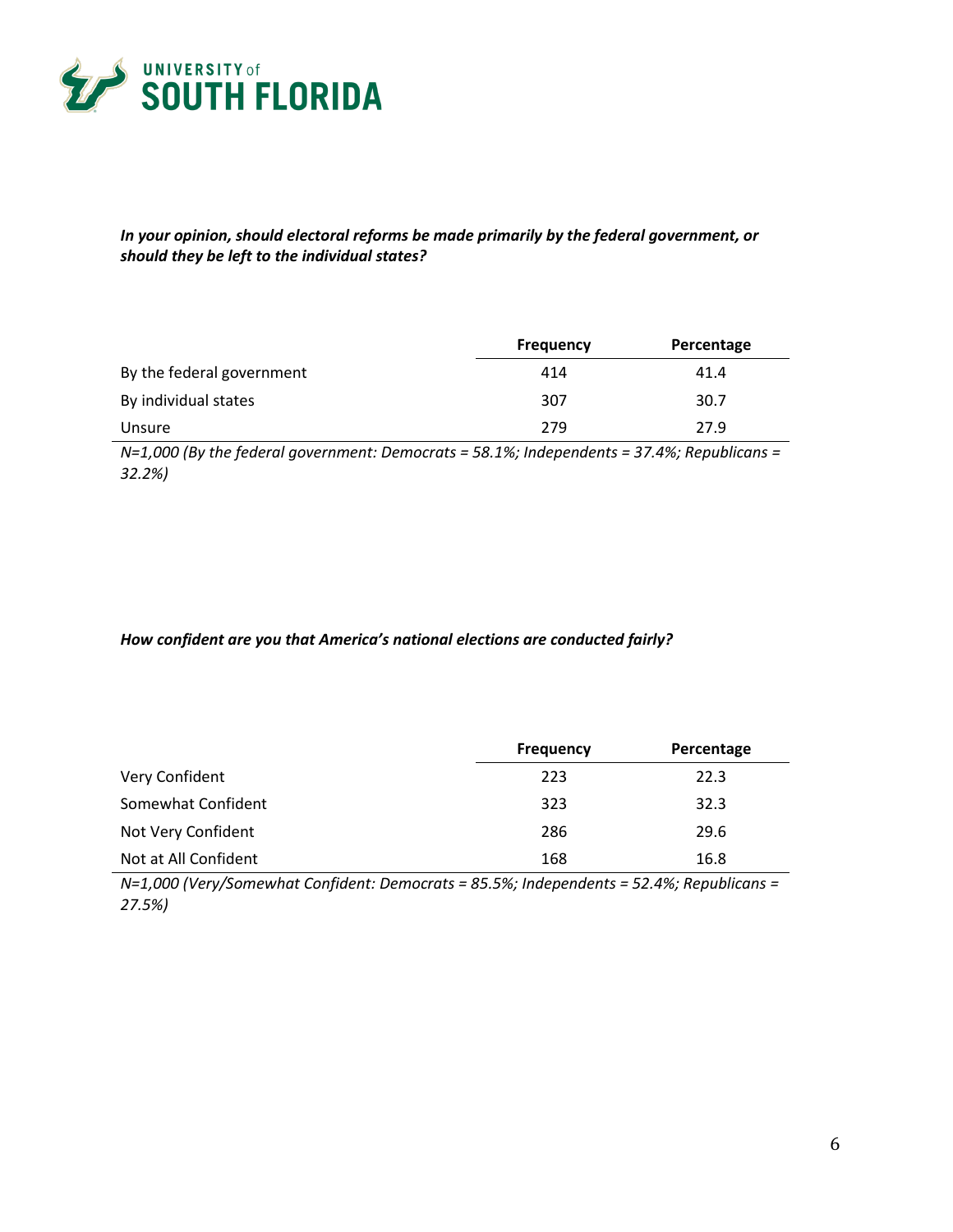

#### *In your opinion, is it difficult for Americans to register to vote under our current system?*

|        | <b>Frequency</b> | Percentage |
|--------|------------------|------------|
| Yes    | 168              | 16.8       |
| No     | 670              | 67.0       |
| Unsure | 162              | 16.2       |

*N=1,000 (Yes: Democrats = 28.7%; Independents = 13.8%; Republicans = 7.3%)*

#### *Do you believe that individuals should be required to show a valid photo ID in order to vote?*

|        | <b>Frequency</b> | Percentage |
|--------|------------------|------------|
| Yes    | 839              | 83.9       |
| No     | 99               | 9.9        |
| Unsure | 62               | 6.2        |

*N=1,000 (Yes: Democrats = 71.0%; Independents = 85.0%; Republicans = 95.8%)*

### *In your opinion, is voting by mail more secure, less secure, or about the same as in-person voting?*

|                                    | <b>Frequency</b> | Percentage |
|------------------------------------|------------------|------------|
| More secure than in-person voting  | 52               | 5.2        |
| About the same as in-person voting | 443              | 44.3       |
| Less secure than in-person voting  | 505              | 50.5       |

*N=1,000 (Less Secure: Democrats = 21.5%; Independents = 51.2%; Republicans =78.2%)*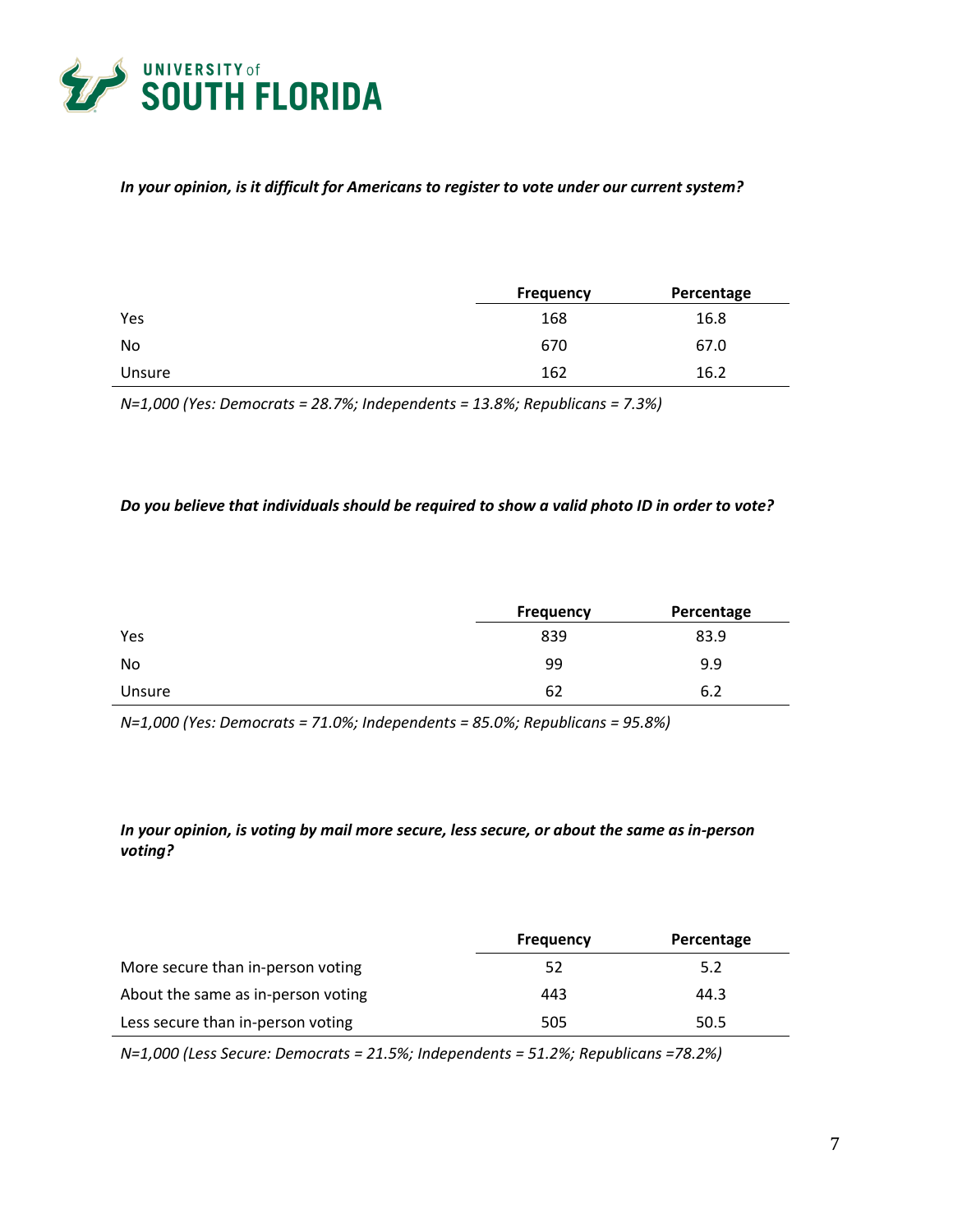

#### *Do you feel that a witness signature should be required on all vote by mail ballots?*

|        | <b>Frequency</b> | Percentage |
|--------|------------------|------------|
| Yes    | 427              | 42.7       |
| No     | 330              | 33.0       |
| Unsure | 243              | 24.3       |

*N=1,000 (Yes: Democrats = 29.0%; Independents = 39.1%; Republicans = 60.5%)*

*Should individuals who vote by mail be required to show evidence of an inability to vote at a physical polling location?*

|        | <b>Frequency</b> | Percentage |
|--------|------------------|------------|
| Yes    | 370              | 37.0       |
| No     | 477              | 47.7       |
| Unsure | 153              | 15.3       |

*N=1,000 (Yes: Democrats = 21.1%; Independents = 31.5%; Republicans = 60.2%)*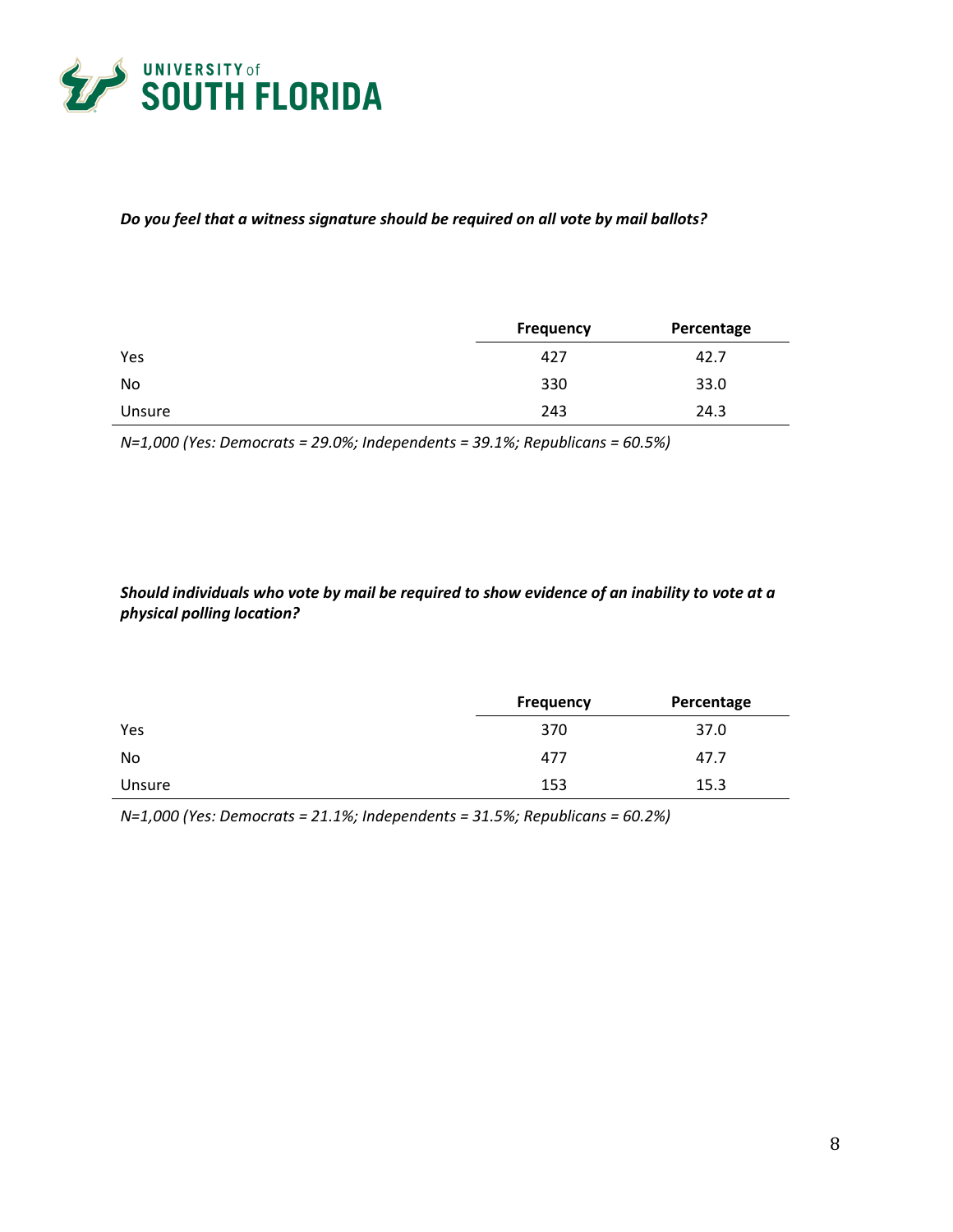

#### *How familiar are you with the arguments both for and against the Electoral College?*

|                     | <b>Frequency</b> | Percentage |
|---------------------|------------------|------------|
| Very Familiar       | 213              | 21.3       |
| Somewhat Familiar   | 506              | 50.6       |
| Not Very Familiar   | 200              | 20.0       |
| Not at All Familiar | 81               | 8.1        |

*N=1,000 (Very/Somewhat Familiar: Democrats = 74.0%; Independents = 73.5%; Republicans = 77.4%)*

# *Thinking about Presidential elections, do you believe that it would be in the best interest of the United States to keep the current Electoral College system or to adopt a national popular vote instead?*

|                                   | <b>Frequency</b> | Percentage |
|-----------------------------------|------------------|------------|
| Keep the Electoral College system | 321              | 32.1       |
| Change to a national popular vote | 526              | 52.6       |
| Unsure                            | 153              | 15.3       |

*N=1,000 (Change to a national popular vote: Democrats = 67.7%; Independents = 53.5%; Republicans = 36.8%)*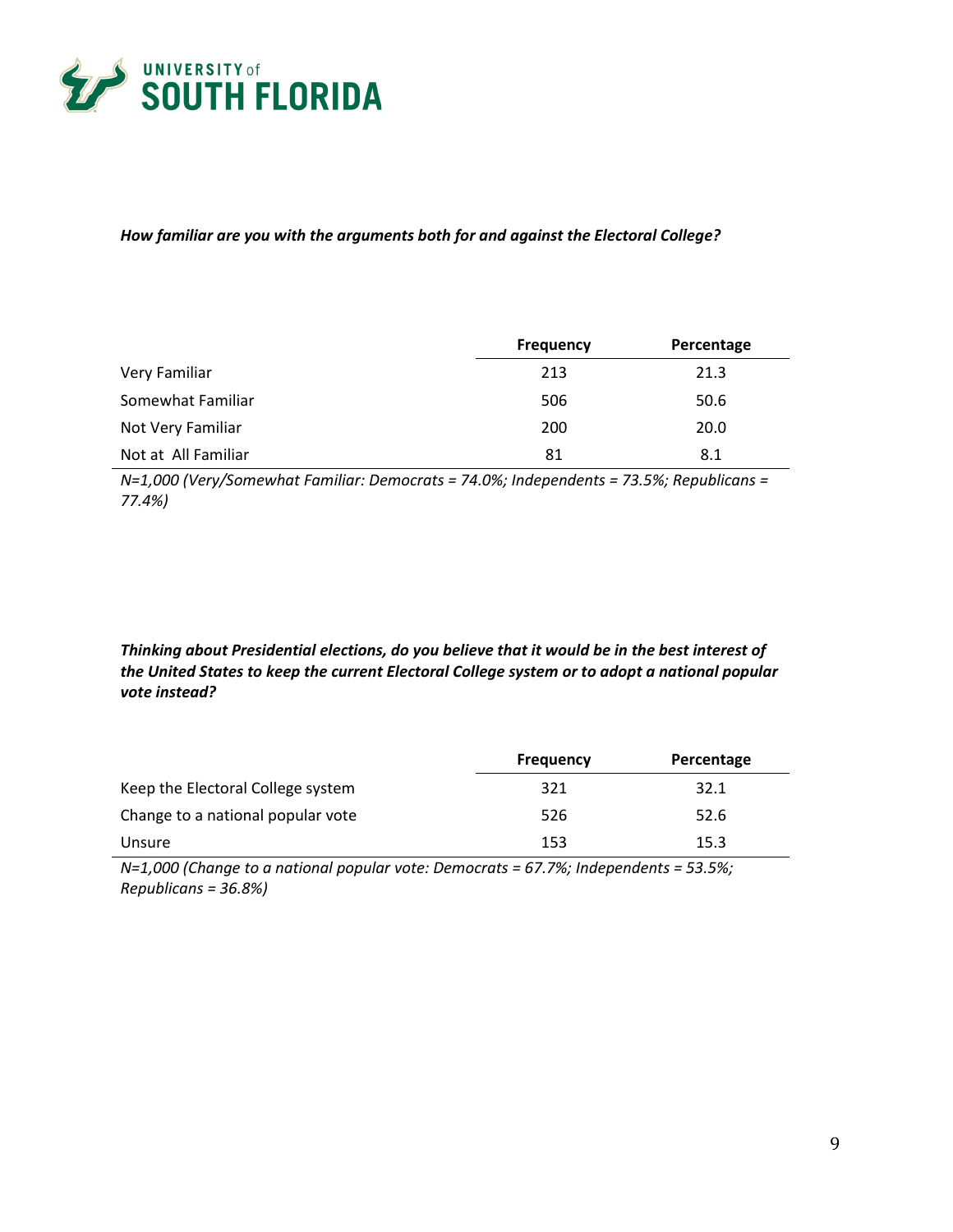

*Please indicate your level of agreement with each of the following statements: The Electoral College ensures that diverse interests are represented in Presidential elections.*

|                            | <b>Frequency</b> | Percentage |
|----------------------------|------------------|------------|
| <b>Strongly Agree</b>      | 170              | 17.0       |
| Somewhat Agree             | 234              | 23.4       |
| Neither Agree nor Disagree | 289              | 28.9       |
| Somewhat Disagree          | 165              | 16.5       |
| <b>Strongly Disagree</b>   | 142              | 14.2       |

*N=1,000 (Strongly/Somewhat Agree: Democrats = 32.3%; Independents = 39.1%; Republicans = 55.2%)*

*Please indicate your level of agreement with each of the following statements: The Electoral College ensures that candidates run "national" campaigns.*

|                            | <b>Frequency</b> | Percentage |
|----------------------------|------------------|------------|
| <b>Strongly Agree</b>      | 184              | 18.4       |
| Somewhat Agree             | 255              | 25.5       |
| Neither Agree nor Disagree | 322              | 32.2       |
| Somewhat Disagree          | 128              | 12.8       |
| <b>Strongly Disagree</b>   | 111              | 11.1       |

*N=1,000 (Strongly/Somewhat Agree: Democrats = 38.6%; Independents = 42.1%; Republicans = 55.1%)*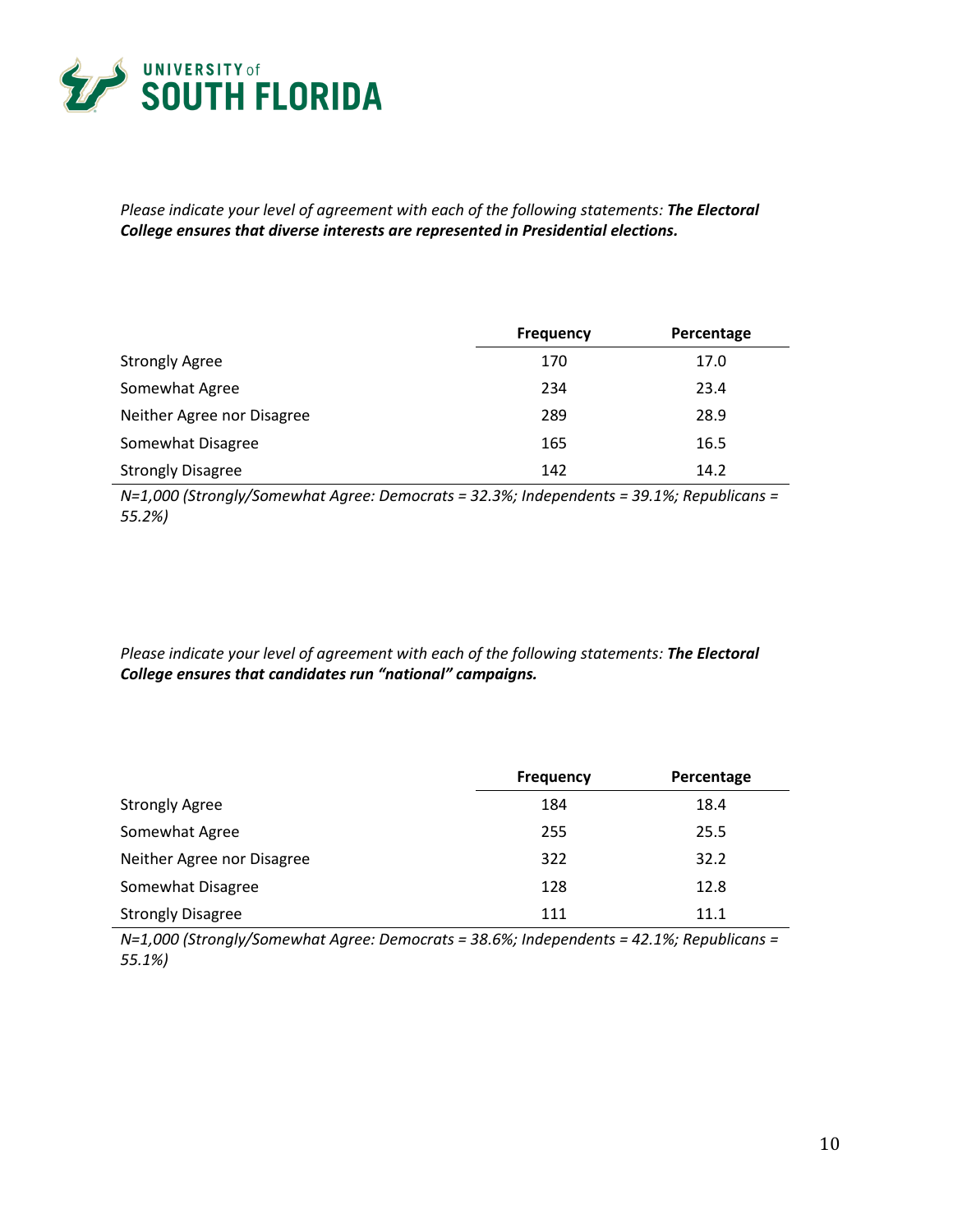

*Please indicate your level of agreement with each of the following statements: The Electoral College protects the interests of small states.*

|                            | <b>Frequency</b> | Percentage |
|----------------------------|------------------|------------|
| <b>Strongly Agree</b>      | 251              | 25.1       |
| Somewhat Agree             | 244              | 24.4       |
| Neither Agree nor Disagree | 251              | 25.1       |
| Somewhat Disagree          | 131              | 13.1       |
| <b>Strongly Disagree</b>   | 123              | 12.3       |

*N=1,000 (Strongly/Somewhat Agree: Democrats = 43.5%; Independents = 50.0%; Republicans = 60.5%)*

*Please indicate your level of agreement with each of the following statements: Abolishing the Electoral College would significantly change the outcomes of American elections.*

|                            | <b>Frequency</b> | Percentage |
|----------------------------|------------------|------------|
| <b>Strongly Agree</b>      | 388              | 38.8       |
| Somewhat Agree             | 310              | 31.0       |
| Neither Agree nor Disagree | 228              | 22.8       |
| Somewhat Disagree          | 52               | 5.2        |
| <b>Strongly Disagree</b>   | 22               | 2.2        |

*N=1,000 (Strongly/Somewhat Agree: Democrats = 69.7%; Independents = 71.8%; Republicans = 71.6%)*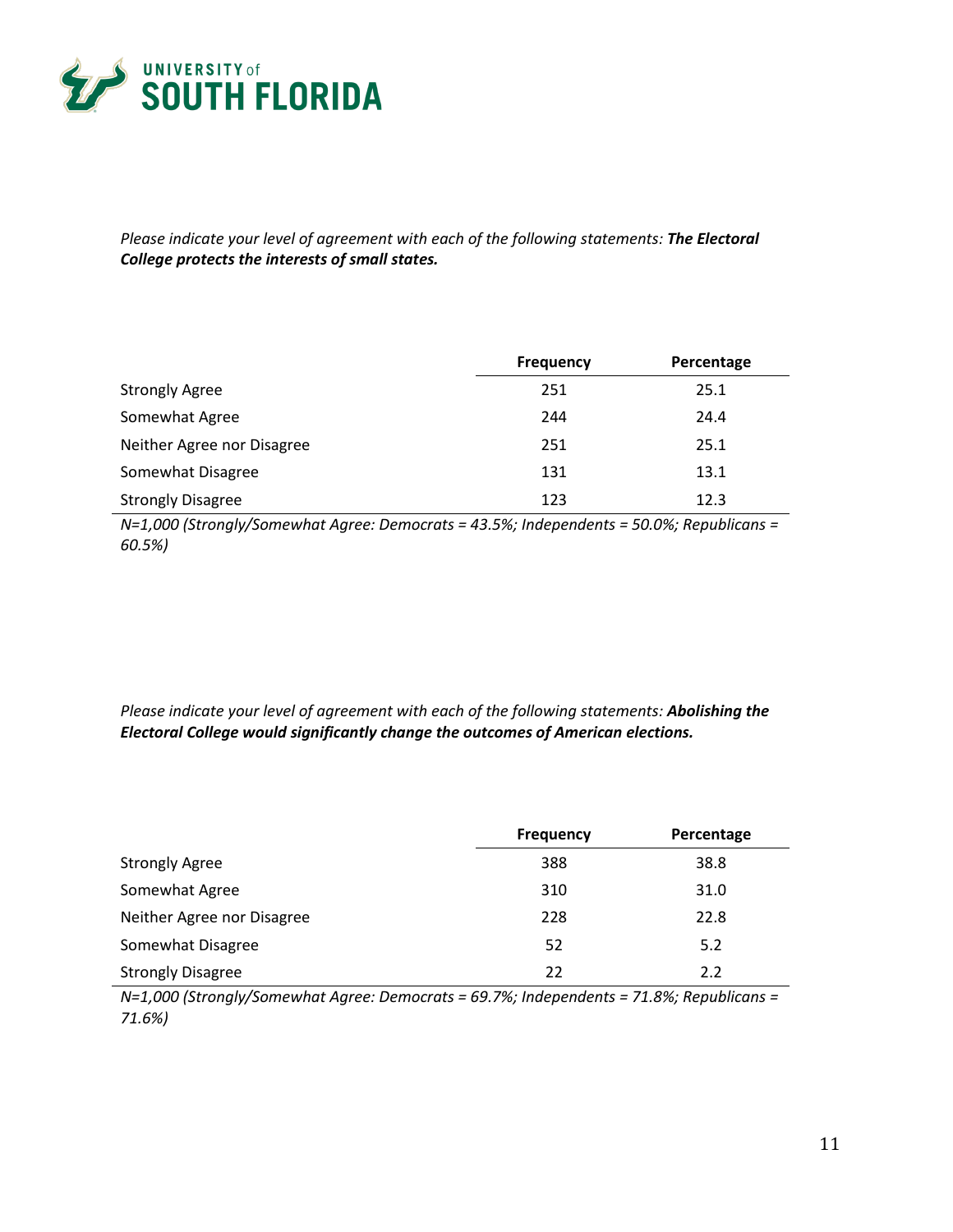

*Please indicate your level of agreement with each of the following statements: The Electoral College unfairly favors small states.*

|                            | <b>Frequency</b> | Percentage |
|----------------------------|------------------|------------|
| <b>Strongly Agree</b>      | 98               | 9.8        |
| Somewhat Agree             | 159              | 15.9       |
| Neither Agree nor Disagree | 350              | 35.0       |
| Somewhat Disagree          | 204              | 20.4       |
| <b>Strongly Disagree</b>   | 189              | 18.9       |

*N=1,000 (Strongly/Somewhat Agree: Democrats = 36.6%; Independents = 25.6%; Republicans = 15.3%)*

*Please indicate your level of agreement with each of the following statements: The Electoral College unfairly favors Democratic candidates.*

|                            | <b>Frequency</b> | Percentage |
|----------------------------|------------------|------------|
| <b>Strongly Agree</b>      | 69               | 6.9        |
| Somewhat Agree             | 106              | 10.6       |
| Neither Agree nor Disagree | 349              | 34.9       |
| Somewhat Disagree          | 218              | 21.8       |
| <b>Strongly Disagree</b>   | 258              | 25.8       |

*N=1,000 (Strongly/Somewhat Agree: Democrats = 9.9%; Independents = 17.1%; Republicans = 26.8%)*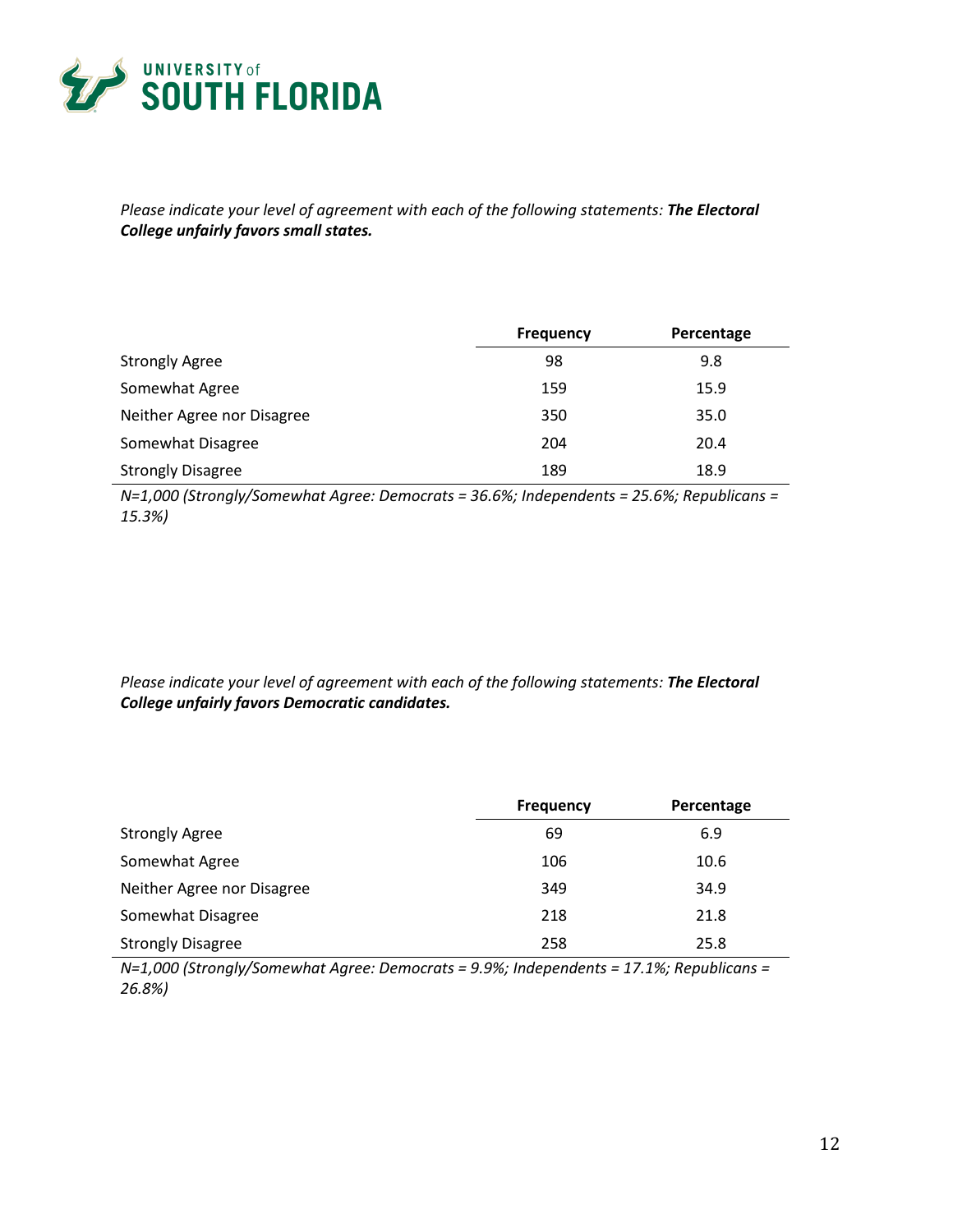

# *Please indicate your level of agreement with each of the following statements: The Electoral College unfairly favors Republican candidates.*

|                            | <b>Frequency</b> | Percentage |
|----------------------------|------------------|------------|
| <b>Strongly Agree</b>      | 86               | 8.6        |
| Somewhat Agree             | 118              | 11.8       |
| Neither Agree nor Disagree | 390              | 39.0       |
| Somewhat Disagree          | 201              | 20.1       |
| <b>Strongly Disagree</b>   | 205              | 20.5       |

*N=1,000 (Strongly/Somewhat Agree: Democrats = 34.3%; Independents = 17.7%; Republicans = 11.4%)*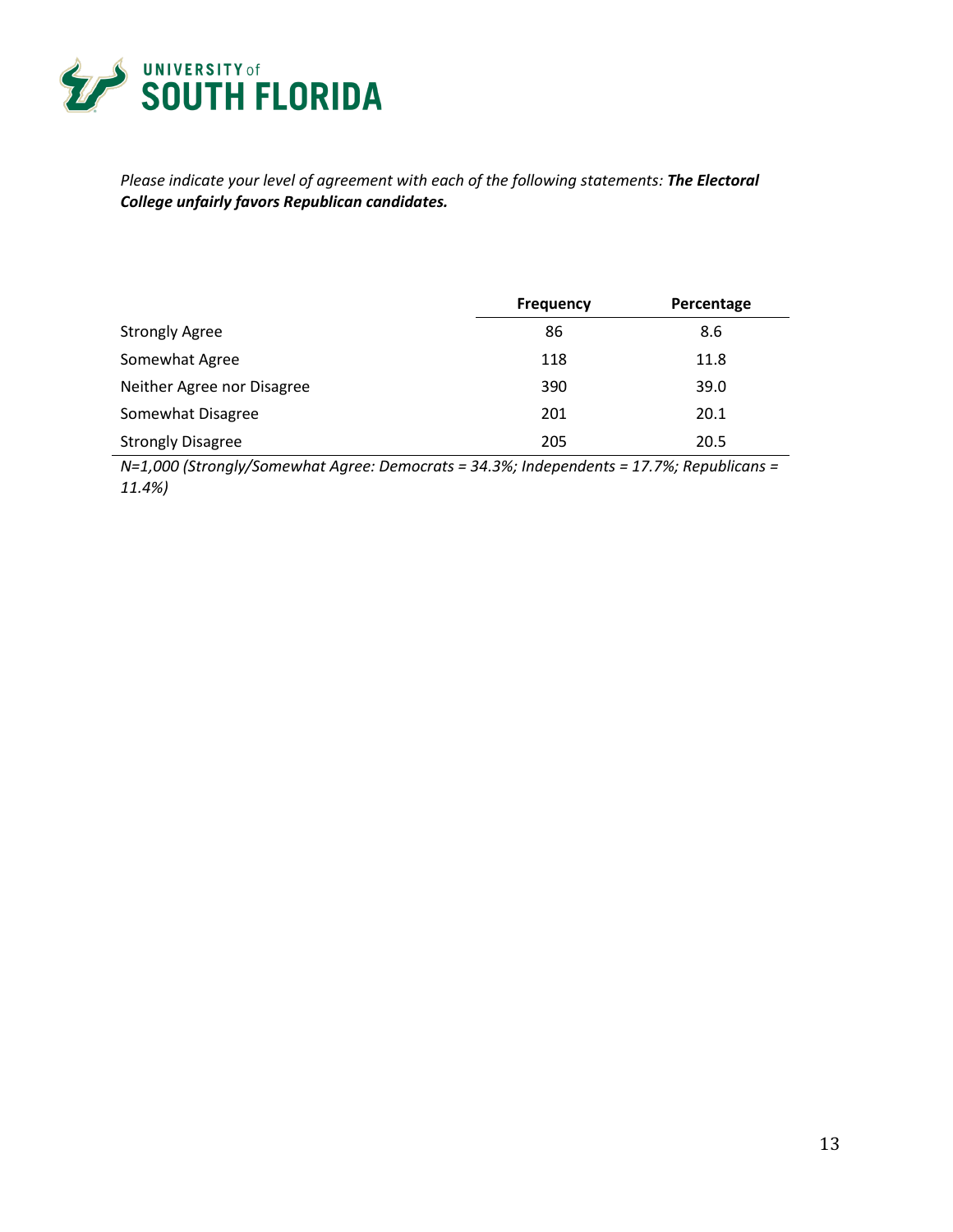

#### **Survey Information**

1,000 eligible U.S. voters were surveyed via an online web-panel using Prodege MR, an industry leading market research provider. The survey was fielded from January 6<sup>th</sup> through 10<sup>th</sup>, and the results are reported with a 95% confidence level and a margin of error of +/- 3.1. Respondents were selected via a stratified, quota sampling approach to ensure a representative sample. Quotas for gender, age, race/ethnicity, and education were determined based on data from the U.S. Census Bureau's 2019 ACS survey. Quotas were stratified by Census region to ensure geographical representativeness.

#### **Sample Comparison**

|                                                       | <b>USF Survey Sample</b> | Census Demographics* |
|-------------------------------------------------------|--------------------------|----------------------|
| Gender                                                |                          |                      |
| Female                                                | 50.5%                    | 51.1%                |
| Male                                                  | 48.9%                    | 48.9%                |
| Other                                                 | 0.6%                     |                      |
| Age                                                   |                          |                      |
| 18-24                                                 | 11.1%                    | 11.9%                |
| 25-34                                                 | 17.9%                    | 17.8%                |
| 35-44                                                 | 16.1%                    | 16.5%                |
| 45-54                                                 | 16.1%                    | 16.0%                |
| 55-64                                                 | 17.1%                    | 16.6%                |
| $65+$                                                 | 21.7%                    | 21.2%                |
| Race                                                  |                          |                      |
| <b>Black/African American</b>                         | 15.1%                    | 15.1%                |
| White/Caucasian                                       | 74.6%                    | 76.4%                |
| Asian/Pacific Islander                                | 6.8%                     | 7.4%                 |
| American Indian/Alaska Native                         | 0.9%                     | 0.8%                 |
| Other                                                 | 2.6%                     | 0.2%                 |
| Ethnicity                                             |                          |                      |
| Hispanic                                              | 19.1%                    | 17.5%                |
| Non-Hispanic                                          | 80.9%                    | 82.5%                |
| Education                                             |                          |                      |
| High School Diploma or Less                           | 37.7%                    | 39.0%                |
| Some College/Associates Degree                        | 31.6%                    | 30.4%                |
| 4-Year College Degree                                 | 19.6%                    | 19.3%                |
| Professional/Graduate Degree                          | 11.1%                    | 11.4%                |
| Political Affiliation (registered voters only, n=904) |                          |                      |
| Democrat                                              | 33.5%                    | 33.0%                |
| Independent/Other                                     | 37.6%                    | 38.0%                |
| Republican                                            | 28.9%                    | 29.0%                |
| Region                                                |                          |                      |
| Northeast                                             | 17.5%                    | 17.3%                |
| <b>Midwest</b>                                        | 21.8%                    | 20.8%                |
| South                                                 | 38.3%                    | 38.1%                |
| West                                                  | 22.4%                    | 23.8%                |

\*Gender, race, ethnicity, education, and region quotas based on U.S. Census Bureau's American Community Survey (2019): <https://www.census.gov/programs-surveys/acs/news/updates/2019.html> ; Political affiliation data based on Pew Research Center